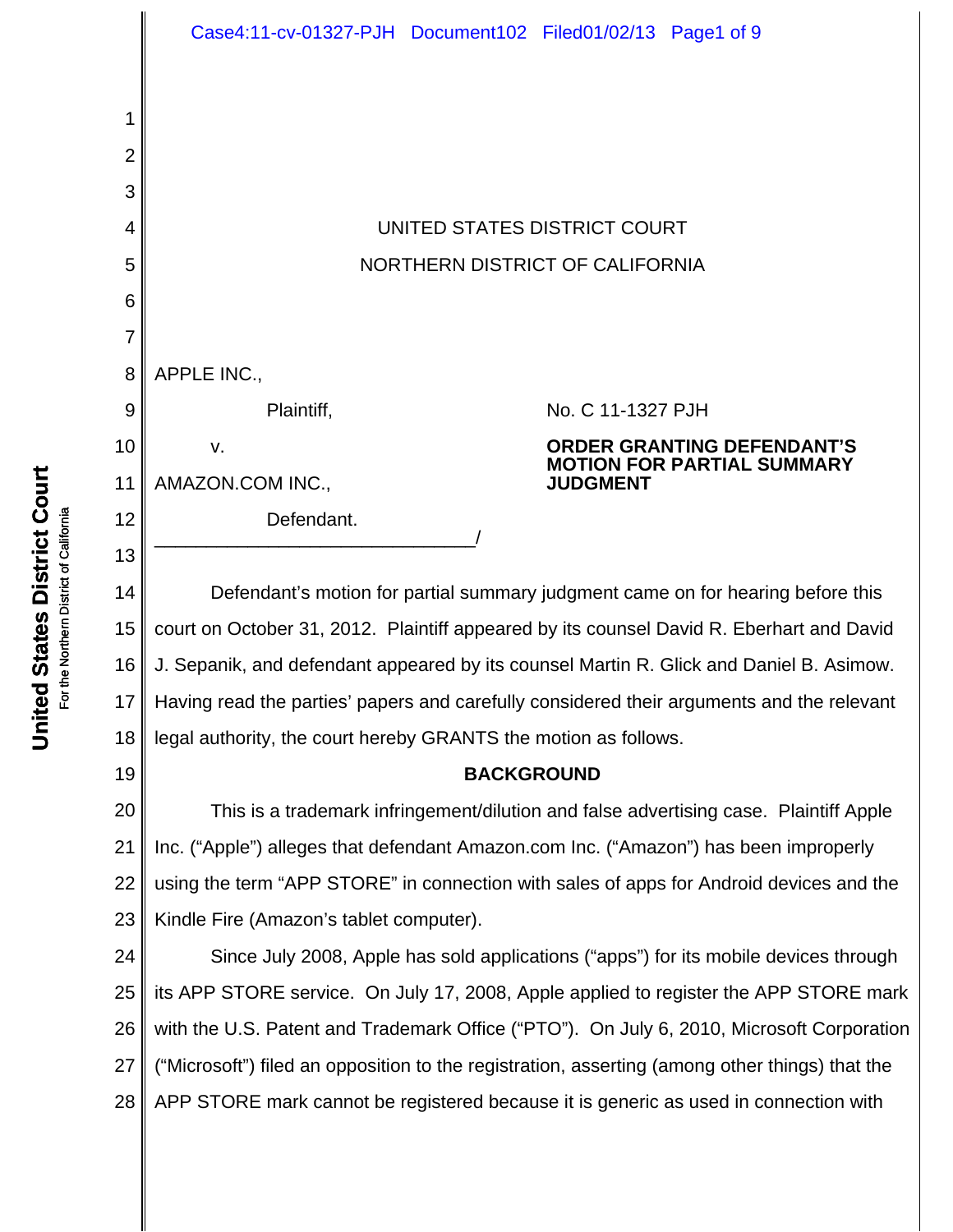### Case4:11-cv-01327-PJH Document102 Filed01/02/13 Page2 of 9

1 2 3 the three classes of services claimed by Apple. On December 8, 2011, at Microsoft's request, the Trademark Trials and Appeals Board issued an order suspending the opposition proceeding pending the outcome of this action.

4 5 6 7 8 9 10 Meanwhile, in September 2010, Amazon began soliciting software developers to participate in a future mobile software download service to be offered by Amazon. Apple became aware of this action in early January 2011, when Amazon launched the developer portal, in connection with the "Amazon Appstore Developer Program." On three occasions, in January, February, and March 2011, Apple communicated with Amazon and demanded that Amazon cease its use of the APP STORE mark. On March 22, 2011, Amazon launched the Amazon Appstore for Android.

11 12 13 14 15 16 17 18 Apple filed this action on March 18, 2011, and filed a second amended complaint ("SAC") on November 16, 2011. In the SAC, Apple asserts (1) trademark infringement, false designation or origin, and false description, under § 43(a) of the Lanham Act, 15 U.S.C. § 1125(a); (2) dilution, under § 43 (c) of the Lanham Act, 15 U.S.C. § 1125(c); (3) common law trademark infringement; (4) dilution under California Business & Professions Code § 14247 and common law; (5) false advertising under § 43(a) of the Lanham Act, 15 U.S.C. § 1125(a); and (6) unfair competition under California Business & Professions Code § 17200.

19 20 Amazon now seeks partial summary judgment, as to the fifth cause of action for false advertising only.

21

# **DISCUSSION**

22 A. Legal Standard

23 24 25 26 A party may move for summary judgment on a "claim or defense" or "part of . . . a claim or defense." Fed. R. Civ. P. 56(a). Summary judgment is appropriate when there is no genuine dispute as to any material fact and the moving party is entitled to judgment as a matter of law. Id.

27 28 A party seeking summary judgment bears the initial burden of informing the court of the basis for its motion, and of identifying those portions of the pleadings and discovery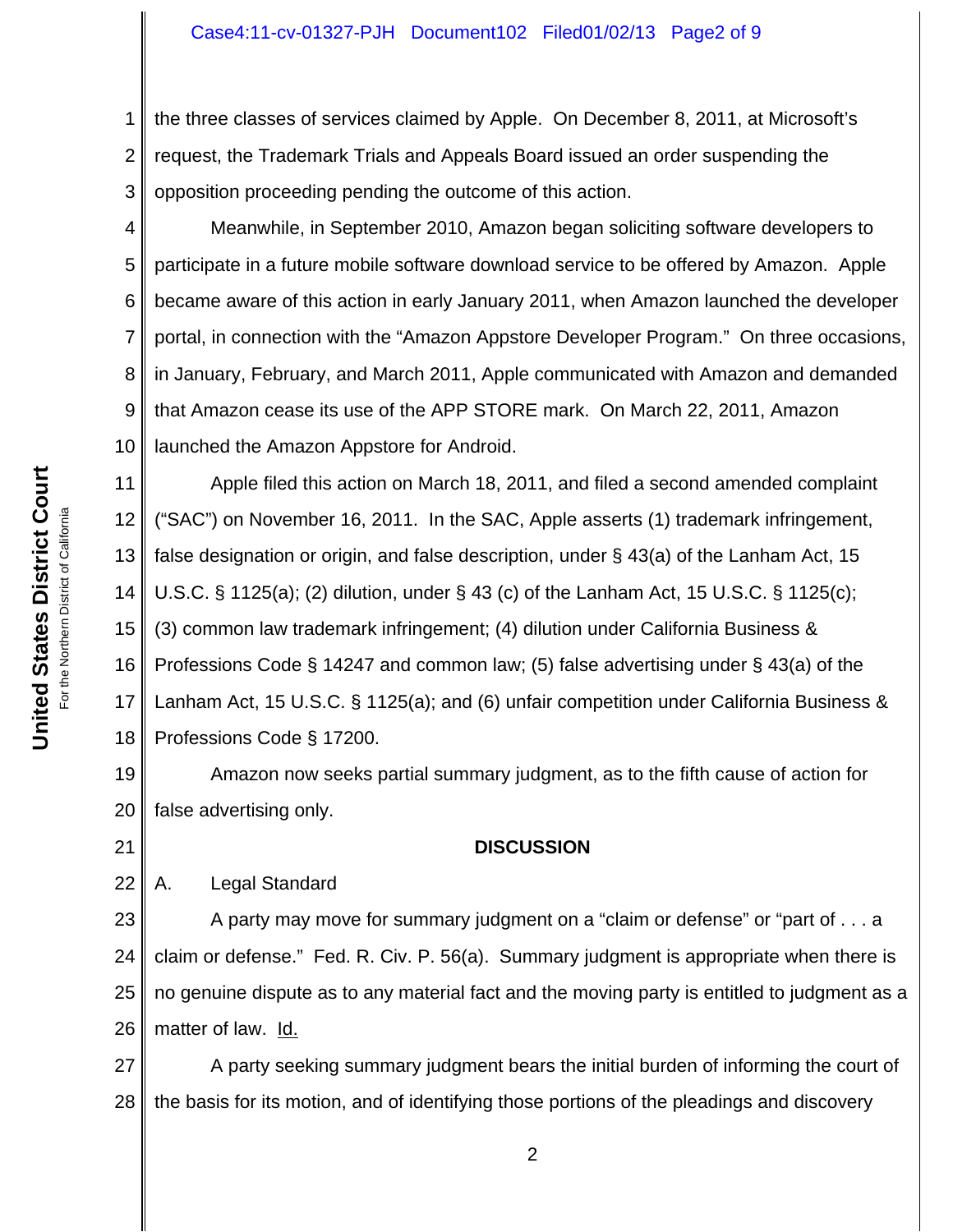### Case4:11-cv-01327-PJH Document102 Filed01/02/13 Page3 of 9

1 2 3 4 5 responses that demonstrate the absence of a genuine issue of material fact. Celotex Corp. v. Catrett, 477 U.S. 317, 323 (1986). Material facts are those that might affect the outcome of the case. Anderson v. Liberty Lobby, Inc., 477 U.S. 242, 248 (1986). A dispute as to a material fact is "genuine" if there is sufficient evidence for a reasonable jury to return a verdict for the nonmoving party. Id.

6 7 8 9 10 11 12 13 Where the moving party will have the burden of proof at trial, it must demonstrate that no reasonable trier of fact could find other than for the moving party. Soremekun v.Thrifty Payless, Inc., 509 F.3d 978, 984 (9th Cir. 2007). Where the nonmoving party will bear the burden of proof at trial, the moving party can prevail merely by pointing out to the district court that there is an absence of evidence to support the nonmoving party's case. Celotex, 477 U.S. at 324-25. If the moving party meets its initial burden, the opposing party must then set out specific facts showing a genuine issue for trial in order to defeat the motion. Anderson, 477 U.S. at 250; see also Fed. R. Civ. P. 56(c), (e).

14 15 When deciding a summary judgment motion, a court must view the evidence in the light most favorable to the nonmoving party and draw all justifiable inferences in its favor.

16 Anderson, 477 U.S. at 255; Hunt v. City of Los Angeles, 638 F.3d 703, 709 (9th Cir., 2011).

17 B. Defendant's Motion

18 19 Amazon seeks summary judgment as to the fifth cause of action for false advertising under § 43(a) of the Lanham Act, 15 U.S.C. § 1125(a)(1). A false advertising claim under §

- 20 43(a) has five elements:
- 21 22 (1) a false statement of fact by the defendant in a commercial advertisement about its own or another's product;
	- (2) the statement actually deceived or has the tendency to deceive a substantial segment of its audience;
	- (3) the deception is material, in that it is likely to influence the purchasing decision;
		- (4) the defendant caused the false statement to enter interstate commerce; and
- 27 (5) the plaintiff has been or is likely to be injured as a result of the false

**United States District Court United States District Court** For the Northern District of California the Northern District of California 등

23

24

25

26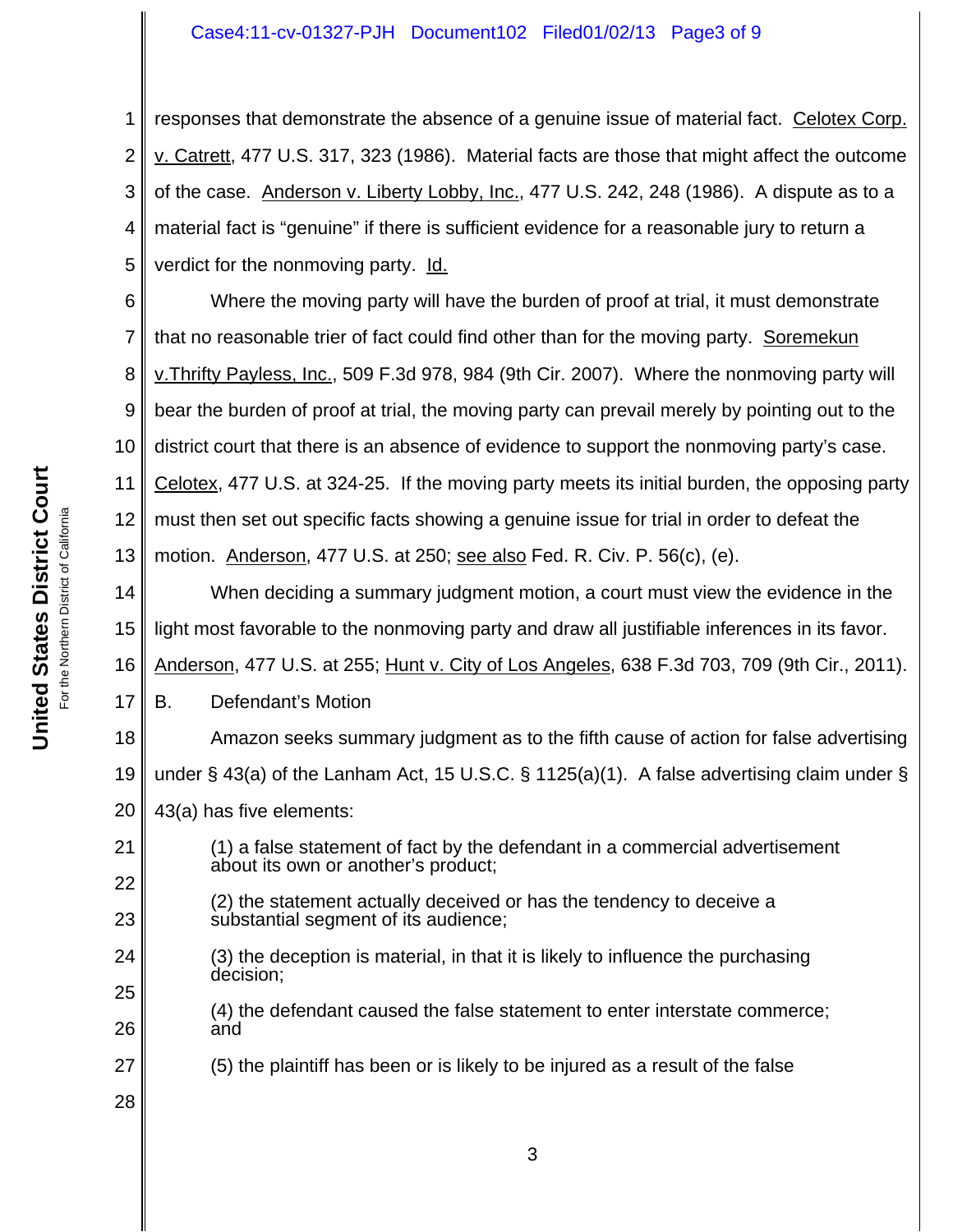#### Case4:11-cv-01327-PJH Document102 Filed01/02/13 Page4 of 9

statement, either by direct diversion of sales from itself to defendant or by a lessening of the goodwill associated with its products.

Skydive Arizona, Inc. v. Quattrocchi, 673 F.3d 1105, 1110 (9th Cir. 2012) (citing 15 U.S.C. § 1125(a)(1)(B)); Southland Sod Farms v. Stover Seed Co., 108 F.3d 1134, 1139 (9th Cir. 1997)); see also Newcal Industries, Inc. v. Ikon Office Solution, 513 F.3d 1038, 1052 (9th Cir. 2008).

In the SAC, Apple alleges that Amazon's use of APP STORE "constitutes a false advertisement that misrepresents the nature, characteristics and qualities of Amazon's mobile download service and/or deceives or has a tendency to deceive a substantial segment of consumers into believing that Amazon's service has the nature, characteristics, and/or qualities of Apple's APP STORE service." SAC ¶ 51. Apple asserts that "[t]his deception is likely to influence consumers' purchasing decisions about Amazon's services and products, thereby diverting revenues from Apple to Amazon[,]" and that "Amazon's use is also likely to lessen the goodwill associated with Apple's APP STORE service and Apple's products designed to utilize Apple's APP STORE service by associating Apple's APP STORE service with the inferior qualities of Amazon's service." Id.

For purposes of this motion, the only dispute is with regard to the first element of the false advertising claim – that is, whether Amazon made a false statement of fact in a commercial advertisement about its own or another's product. Amazon argues that summary judgment should be granted as to this claim because Apple has not identified a single false statement that Amazon has made about the nature, characteristics, or quality of the Amazon Appstore for Android (or the Amazon Appstore, which allows viewing and downloading of apps for the Kindle Fire).

23 Apple essentially alleges that by using the word "Appstore" in the name of Amazon's store, Amazon implies that its store is affiliated with or sponsored by Apple. Amazon argues that this allegation is nothing more than a garden-variety trademark infringement claim (false designation of origin). Amazon asserts that summary judgment should be granted as to the false advertising claim because it is based on the same conduct and

1

2

3

4

5

6

7

8

9

10

11

12

13

14

15

16

17

18

19

20

21

22

**United States District Court** For the Northern District of California

**United States District Court** For the Northern District of California

> 24 25

26 27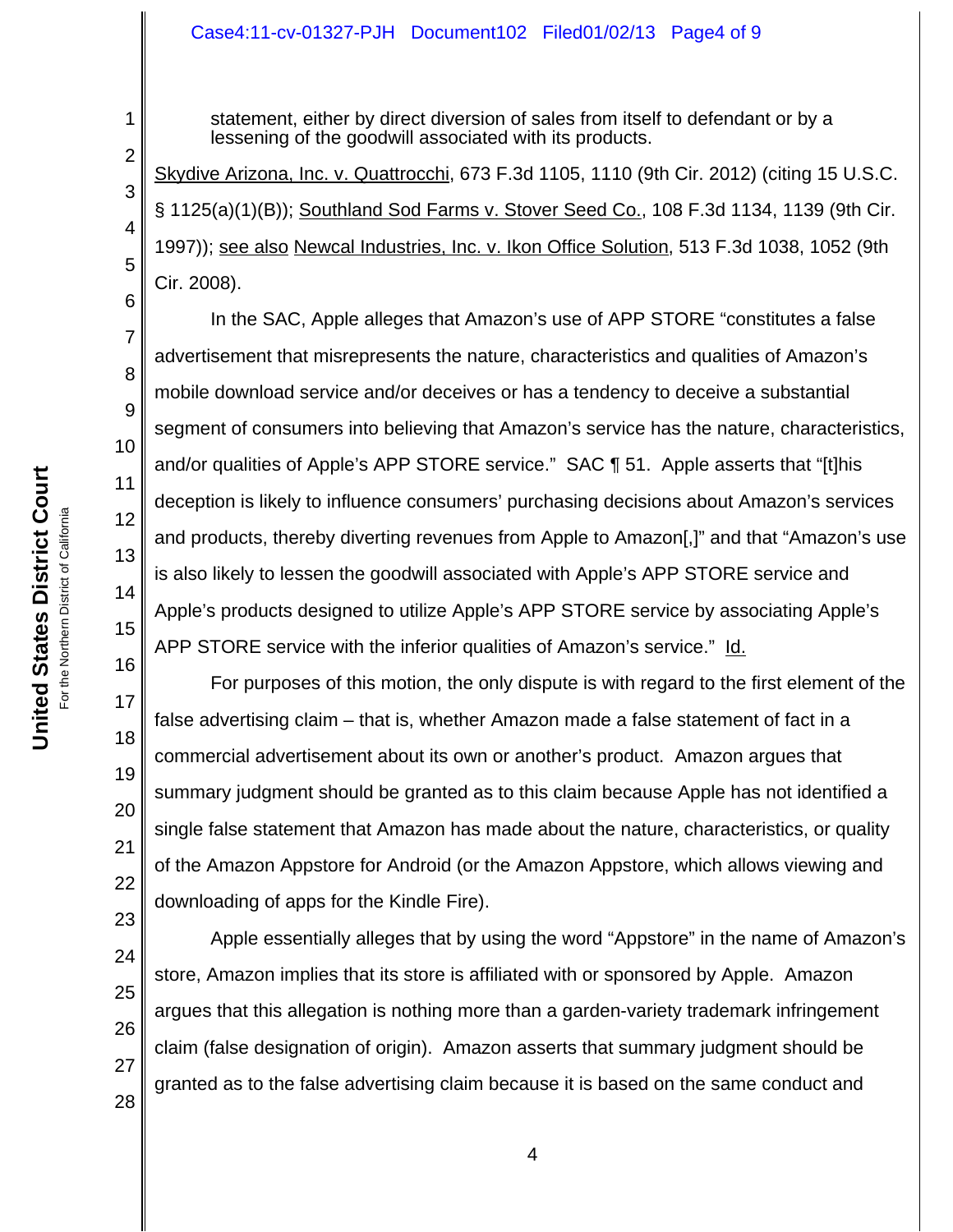1 theory that forms the basis of the false designation of origin claim.

2 3 4 5 6 7 8 9 In opposition, Apple concedes that it has no evidence that Amazon made any affirmative false statement about the nature, characteristics, or quality of the Amazon Appstore for Android or the Amazon Appstore. However, Apple asserts that the Lanham Act does not require an explicit statement of fact. Instead, Apple contends, an actionable false statement may be "implied," because the Lanham Act's false advertising prong "embraces innuendo, indirect intimations, and ambiguous suggestions evidenced by the consuming public's misapprehension of the hard facts underlying an advertisement." See William H. Morris Co. v. Group W, Inc., 66 F.3d 255, 257-58 (9th Cir. 1995).

10 11 12 13 14 15 16 17 18 19 20 Apple relies on TrafficSchool.com, Inc. v. Edriver Inc., 653 F.3d 820, 828 (9th Cir. 2011), where the court found a false advertising claim to be valid based on implicit statements that the defendants' website was endorsed by the California Department of Motor Vehicles ("DMV"). The website at issue was DMV.org, which purported to provide assistance with registering vehicles, renewing drivers licenses, buying car insurance, viewing traffic records, and getting traffic tickets dismissed, and which also made money by referring site visitors to traffic school vendors. The plaintiffs were on-line traffic schools that marketed and sold directly to consumers, and which also competed with DMV.org for referral revenue. The plaintiffs asserted that the defendants had violated federal and state unfair competition and false advertising laws by actively fostering the belief that DMV.org was an official state DMV website or was affiliated with a state DMV.

21 22 23 24 25 26 After a bench trial, the court found in favor of the plaintiffs on the Lanham Act claim, and the Ninth Circuit affirmed. The court found that the actual name of the website, as well as other websites owned by defendants, such as ca.dmv.org, and california.dmv.org, all suggested that the sites were actual DMV sites. In addition, the site design mimicked an actual DMV site by copying slogans and state symbols, and by offering DMV-type services in that context. Id. at 827-29.

27 28 In this case, however, Apple has presented no evidence of any Amazon website or advertisement that attempts to mimic Apple's site or advertising. Moreover, the plaintiffs in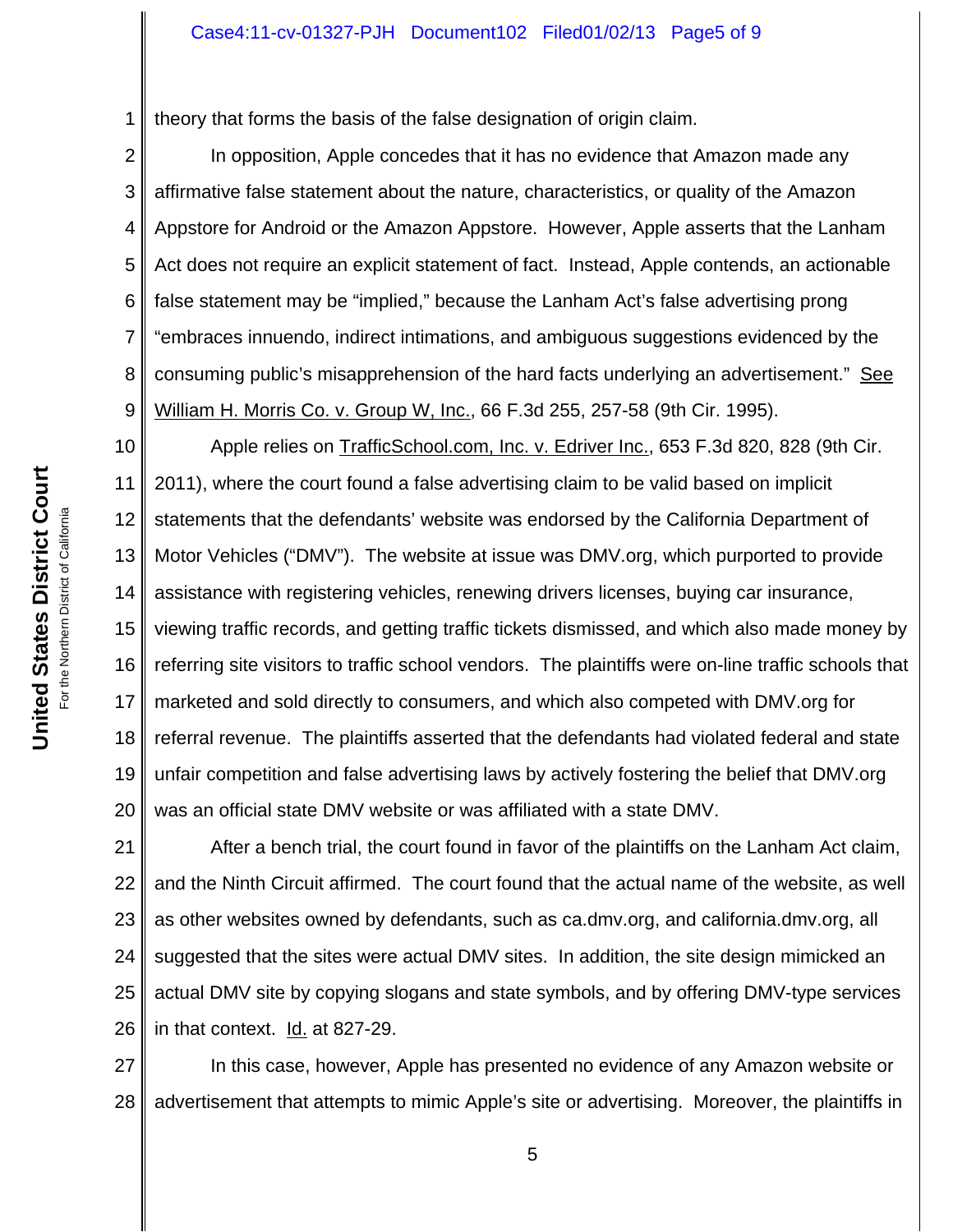### Case4:11-cv-01327-PJH Document102 Filed01/02/13 Page6 of 9

1 2 3 4 TrafficSchool. com also introduced evidence of customer confusion (including internet surveys, emails by law enforcement officials and state DMV employees who had been confused, and evidence of two cities that had mistakenly linked their websites to DMV.org instead of to a real DMV), see id., whereas Apple has provided no such evidence here.

5 6 7 8 9 10 Apple also relies the following authority. First, Apple quotes a paragraph from McCarthy on Trademarks, stating that a company that introduces a new product that does not establish trademark rights may have a false advertising claim against a junior user who uses a generic term to falsely imply that it is selling the same generic product or service identified by that term as does the established company. See 2 McCarthy on Trademarks and Unfair Competition § 12:26 (4th ed. 2012).<sup>1</sup>

11 Second, Apple cites a 1983 case from the Southern District of New York – Eastern Air Lines, Inc. v. New York Air Lines, Inc., 559 F.Supp. 1270 (1983). There, plaintiff

13 Eastern Air Lines had for 20 years offered a "shuttle" air service ("Air-Shuttle") between

14 New York and Washington D.C., and defendant New York Air Lines started up a new air

15 service on the same route, which it also referred to as a "shuttle" (or "Air-Shuttle"),

16 suggesting in its ads that it offered the same features (guaranteed seating, no need for

17 reservations, and frequent service) as Eastern Air Lines' "shuttle" service. The ads run by

18 New York Air Lines in this "comparative advertising campaign" referred to both services as

19 "shuttles" and purported to compare the two side-by-side with the express purpose of

20 "woo[ing] business away from" the Eastern Air Lines shuttle. See id. at 1273.

21 22 23 24 The court found that the ads "readily implied" that the amenities associated with the Eastern Air Lines shuttle were exceeded by the features found on the New York Air Lines shuttle, and that the purpose of the ads was to persuade Eastern Air Lines' customers to try the New York Air Lines service. Id. The court found further that Eastern Air Lines had

25

<sup>26</sup> 27 28  $1$  This section addresses ways to avoid having a trademark evolve into a generic name (citing as examples, "cellophane," "aspirin," and "escalator"). McCarthy recommends that in addition to the trademarked name, the company link that name to a generic descriptor (word or phrase), to better enable protection of the trademark. Thus, the product can be referred to by the trademark + generic (i.e., "Kleenex tissues," or "Xerox photocopy machine").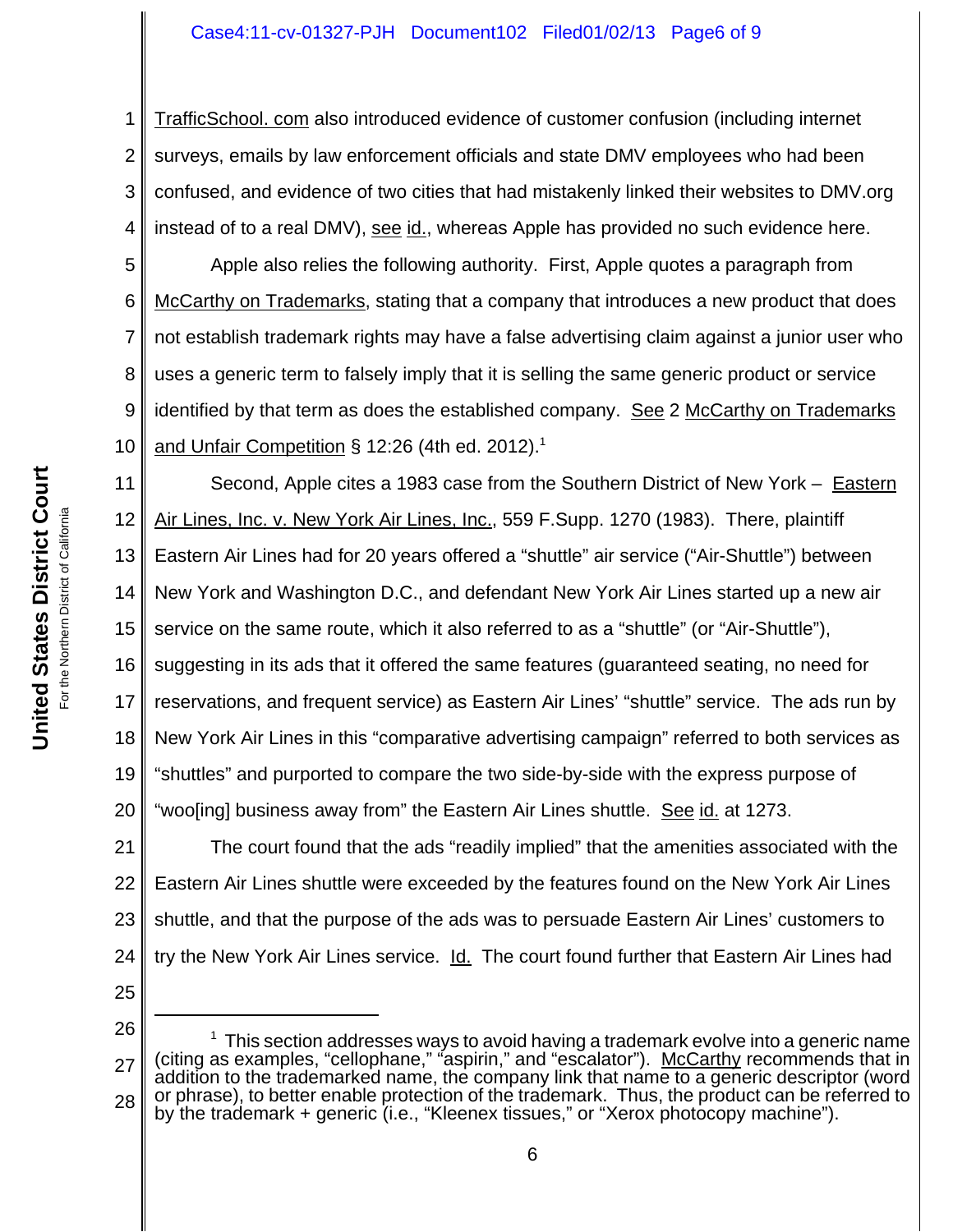#### Case4:11-cv-01327-PJH Document102 Filed01/02/13 Page7 of 9

1 2 3 4 5 6 7 no trademark rights in the term "shuttle" because it was generic, but sustained the false advertising claim on the basis that as used by Eastern, the term "shuttle" had come to denote certain characteristics, and a competitor could not use the term to mislead customers into believing that it provided the same type of service that the public had come to expect from Eastern Airlines' "shuttle." However, the finding was that New York Air Lines' ads were misleading, because they purported to compare the two shuttle services and indicated that the features and amenities were comparable. Id. at 1278-80.

8 9 10 11 12 13 14 15 16 Third, Apple cites a 1971 case from the District of Nebraska – Potato Chip Inst. v. General Mills, Inc., 333 F.Supp. 173 (D. Neb. 1971). In that case, the Potato Chip Institute and a potato chip manufacturer sued General Mills for selling a product called "potato chips" that contained rice flour and dehydrated potatoes. The court concluded that while "potato chip" could include both chips made of raw potatoes and chips made of dehydrated potatoes, the term is, in the experience of consumers, so associated with slices of raw potatoes cooked in oil until crisp that using it to describe chips made from dehydrated potatoes would tend to mislead the public and therefore constitute false advertising. Id. at 180-81

17 18 19 20 21 22 23 24 25 The court's conclusion was based on evidence of customer surveys and dictionary definitions. The court also noted that until 1969, the FDA had accepted this as the definition of "potato chip," but subsequently decided that a product made with dehydrated potatoes could be labeled "potato chips" if the package also bore a prominent declaration of the dehydrated potato ingredient(s). Id. at 180. The court found that the packaging of General Mills' product was not misleading, because it included the required description ("fashioned from dried potato granules"), although it also found that some of the TV ads used by General Mills were misleading because they referred to the product as "potato chips" but did not indicate that they were made from dehydrated potatoes. Id. at 181.

26 27 28 Apple argues that its fifth cause of action for false advertising is "identical to the claims supported by McCarthy, Eastern Air Lines, and Potato Chip Institute," because Amazon's service ("Appstore") does not possess the characteristics and qualities that the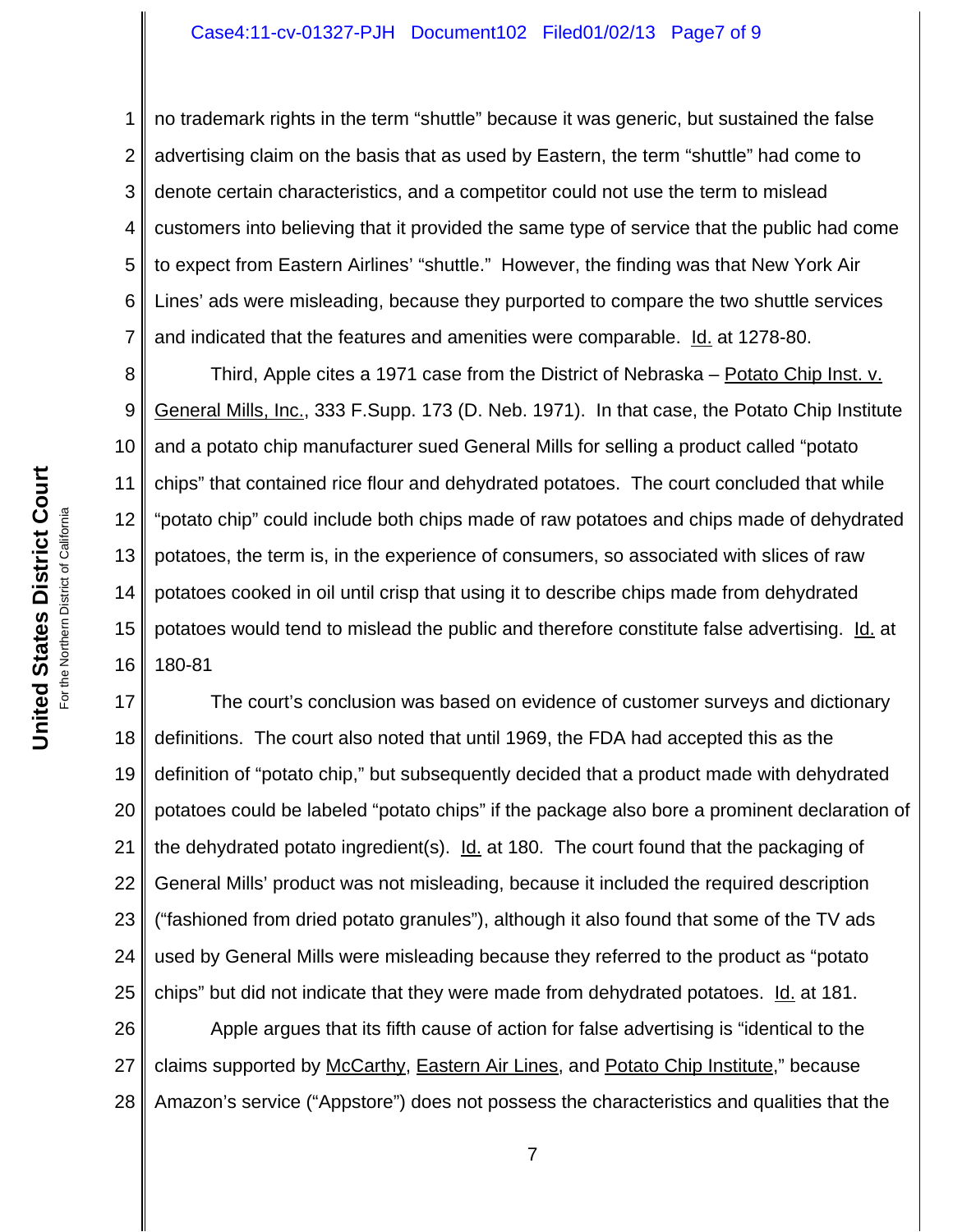#### Case4:11-cv-01327-PJH Document102 Filed01/02/13 Page8 of 9

1 2 3 4 5 6 public has come to expect from the name APP STORE, based on their familiarity with Apple's service. For this reason, Apple argues, Amazon's use of "Appstore" misleads the public – in particular because (according to Apple) it "implies a false equivalence without cuing consumers to test this claim." Apple contends that because its APP STORE offers so many more apps than Amazon's Appstore, consumers will be misled into thinking that Amazon's Appstore will offer just as many.

7 8 9 10 11 12 The court finds that the motion must be GRANTED. The authority cited by Apple is not noticeably relevant to the question whether it has provided evidence in this case sufficient to support the first element of the false advertising claim, and the court finds no support for the proposition that Amazon has expressly or impliedly communicated that its Appstore for Android possesses the characteristics and qualities that the public has come to expect from the Apple APP STORE and/or Apple products.

13 14 15 16 17 18 19 20 That is, Apple has failed to establish that Amazon made any false statement (express or implied) of fact that actually deceived or had the tendency to deceive a substantial segment of its audience. The mere use of "Appstore" by Amazon to designate a site for viewing and downloading/purchasing apps cannot be construed as a representation that the nature, characteristics, or quality of the Amazon Appstore is the same as that of the Apple APP STORE. Apple has pointed to no advertisement by Amazon that qualifies as a false statement under  $\S$  43(a) of the Lanham Act. Nor is there sufficient evidence to raise a triable issue.

21 22 23 24 25 26 27 28 While it is true that the Lanham Act does not require an "explicit statement of fact," Amazon has not taken the position that an explicit statement of fact is required, just that there be a false statement, which can be express or implied. However, if an advertisement is not false on its face  $(i.e.,$  if there is no express or explicit false statement), the plaintiff must produce evidence, usually in the form of market research or consumer surveys, showing exactly what message was conveyed that was sufficient to constitute false advertising. See Walker & Zanger, Inc. v. Paragon Indus., Inc., 549 F.Supp. 2d 1168, 1182 (N.D. Cal. 2007). Here, Apple has presented no evidence that consumers or customers